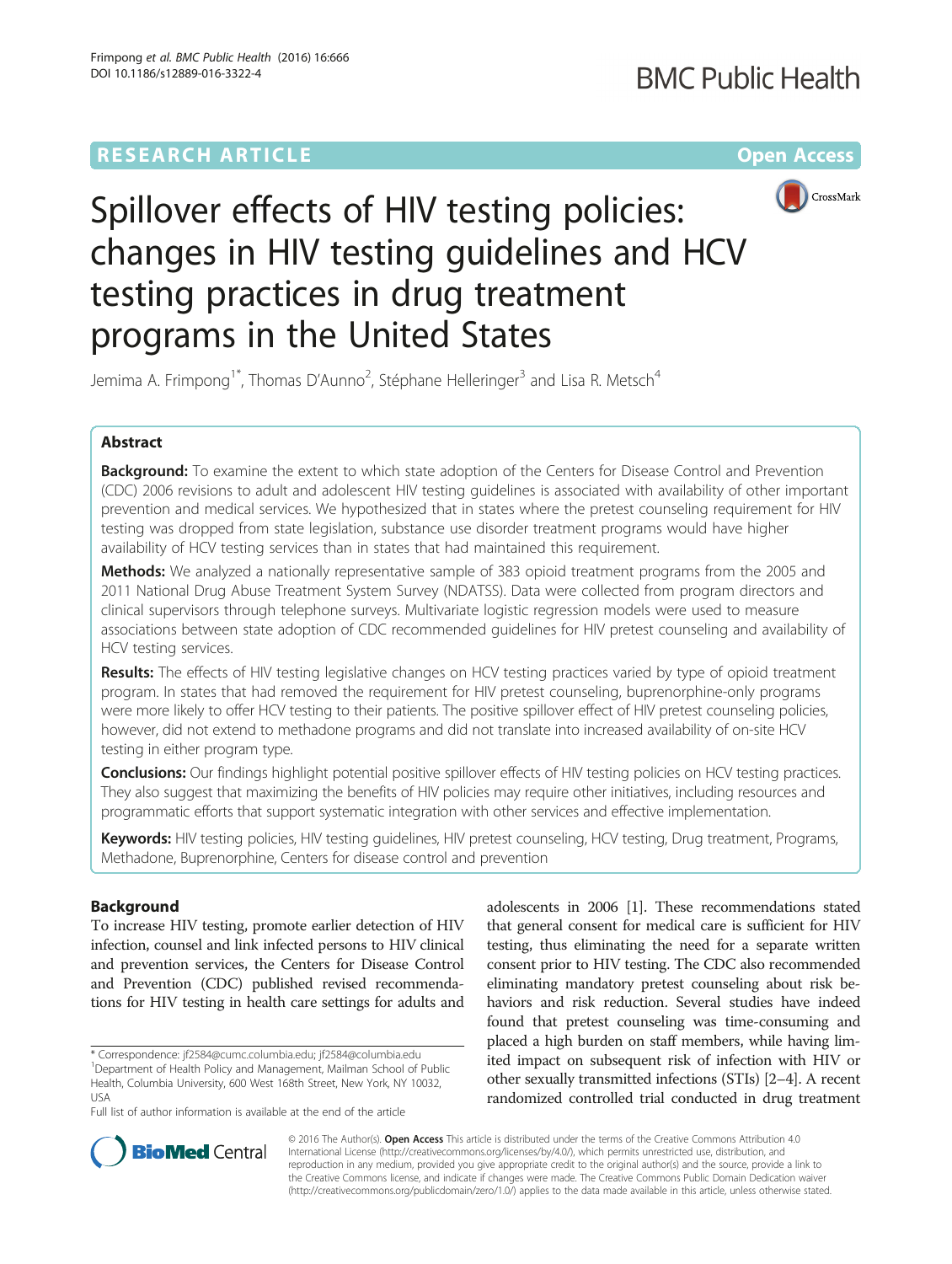centers found that there were no significant differences in the acquisition STIs and transmission of HIV between groups that received pretest counseling and those that did not [[5](#page-10-0), [6\]](#page-10-0).

While CDC recommendations may influence state laws, the authority to set or modify HIV testing policies is under the jurisdiction of states. States must decide to amend laws to conform or at a minimum to not conflict with CDC recommendations [\[7](#page-10-0)]. By 2011, forty-six states and jurisdictions (including Washington D.C.) had adopted legislation that was compatible with the 2006 CDC guidelines for consent and counseling [\[8\]](#page-10-0). These legislative changes appear to have improved the availability and range of HIV services offered at health facilities, as well as the number of patients learning their HIV status [[5](#page-10-0), [6, 9](#page-10-0)–[13\]](#page-10-0).

The effects of HIV-related legislative changes on the availability of other medical services, on the other hand, have seldom been investigated, even though such effects may be present. The elimination of HIV pretest counseling, for example, may considerably reduce the need for human and financial resources dedicated to HIV testing. These resources could then be redirected towards offering new preventive services or to improving the quality of existing services [[4, 14](#page-10-0)]. Similarly, investments in equipment or human resources required to respond to the increased volume of HIV testing may also present a prime opportunity for providing additional prevention, testing or treatment services more widely and efficiently. Lastly, increased emphasis on HIV testing may influence attitudinal changes among clinical and managerial staff. This may lead to increased support for preventive services more generally.

Services addressing infection with the Hepatitis-C Virus (HCV) may be particularly affected by changes in HIVrelated legislation. This is so because both viruses partially share routes of transmission and co-infection is common [[15, 16](#page-10-0)]. HIV and HCV co-infection is common in the U.S., with nearly 25 % of HIV-infected individuals also infected with HCV [\[17](#page-10-0), [18\]](#page-10-0). HIV and HCV testing also share similar testing modalities. As for HIV testing protocols based on enzyme immunoassays (EIA), common testing protocols for HCV require phlebotomy and follow a two-step process: first, blood samples are tested for the presence of HCV antibodies, then reactive results are confirmed through ribonucleic acid (RNA) testing. A rapid test for HCV antibodies also exists but has been approved by the US Food and Drug Administration (FDA) significantly later than rapid HIV tests. Unlike HIV testing, the CDC has not published specific consent or pretest counseling guidelines for HCV testing. Legislative changes designed to increase the availability and uptake of HIV-related services may thus potentially lead to changes in the availability of HCV-related services.

Such "spillover effects" are important because they may optimize the efficiency and effectiveness of service delivery, through integration of care, and the availability of comprehensive services. These models of care have the potential to increase access, quality, and health outcomes [\[19](#page-10-0), [20\]](#page-10-0). Spillover effects also have implications that may affect assessments of the cost-effectiveness of HIV-related policies [\[21\]](#page-10-0).

In this paper, we examined whether the adoption of state legislation compatible with the 2006 CDC guidelines on HIV testing was associated with subsequent improvements in the availability of HCV testing services. We focus on the elimination of the requirement for HIV pretest counseling in opioid treatment programs (OTPs). OTPs are physical facilities with resources dedicated specifically to treating opiate dependence through methadone or buprenorphine (excluding primary care or physician offices). OTPs treat approximately 26% of all individuals enrolled in substance use disorder (SUD) treatment programs the Unites States [[22](#page-10-0)]. The prevalence of HIV and HCV is high among patients of OTPs, particularly persons who inject drugs [\[23](#page-10-0)–[25](#page-10-0)]. In addition, whereas persons who use or inject drugs are less likely to regularly seek services in primary healthcare settings [\[26, 27\]](#page-10-0), they frequently attend SUD treatment facilities. OTPs thus constitute an important setting for increasing the diagnosis of HIV, HCV and other infectious diseases among persons with SUD.

We hypothesized that in states where the pretest counseling requirement for HIV testing was dropped from state legislation, OTPs would have higher availability of HCV testing services than in states that had maintained this requirement. Indeed, simplifying HIV testing protocols may help OTPs invest time and resources in the provision of HCV testing services to their clients. An increasing number of OTPs are buprenorphine-only programs: they represented 14 % of all OTPs in 2005 vs. 27 % in 2011 [\[28](#page-10-0)]. Buprenorphine-only programs are often smaller programs, with fewer human resources and connections to hospitals or laboratories. They are also the least likely type of OTPs to provide HIV testing [\[9\]](#page-10-0) and/or HCV testing [\[29\]](#page-10-0) to their patients. Programs that offer methadone, on the other hand, more frequently offer a broad range of medical and preventive services to their patients. The association between changes in HIV testing policies and the supply of HCV testing services may thus vary between buprenorphine-only and methadone OTPs.

## Methods

## Data sources

We analyzed data from the National Drug Abuse Treatment System Survey (NDATSS). The NDATSS is a nationallyrepresentative survey, which examines the organizational structures and operating characteristics of the nation's outpatient SUD treatment programs [\[30](#page-10-0)]. Because the Substance Abuse and Mental Health Services Administration (SAMHSA) certifies OTPs, we obtained lists that precisely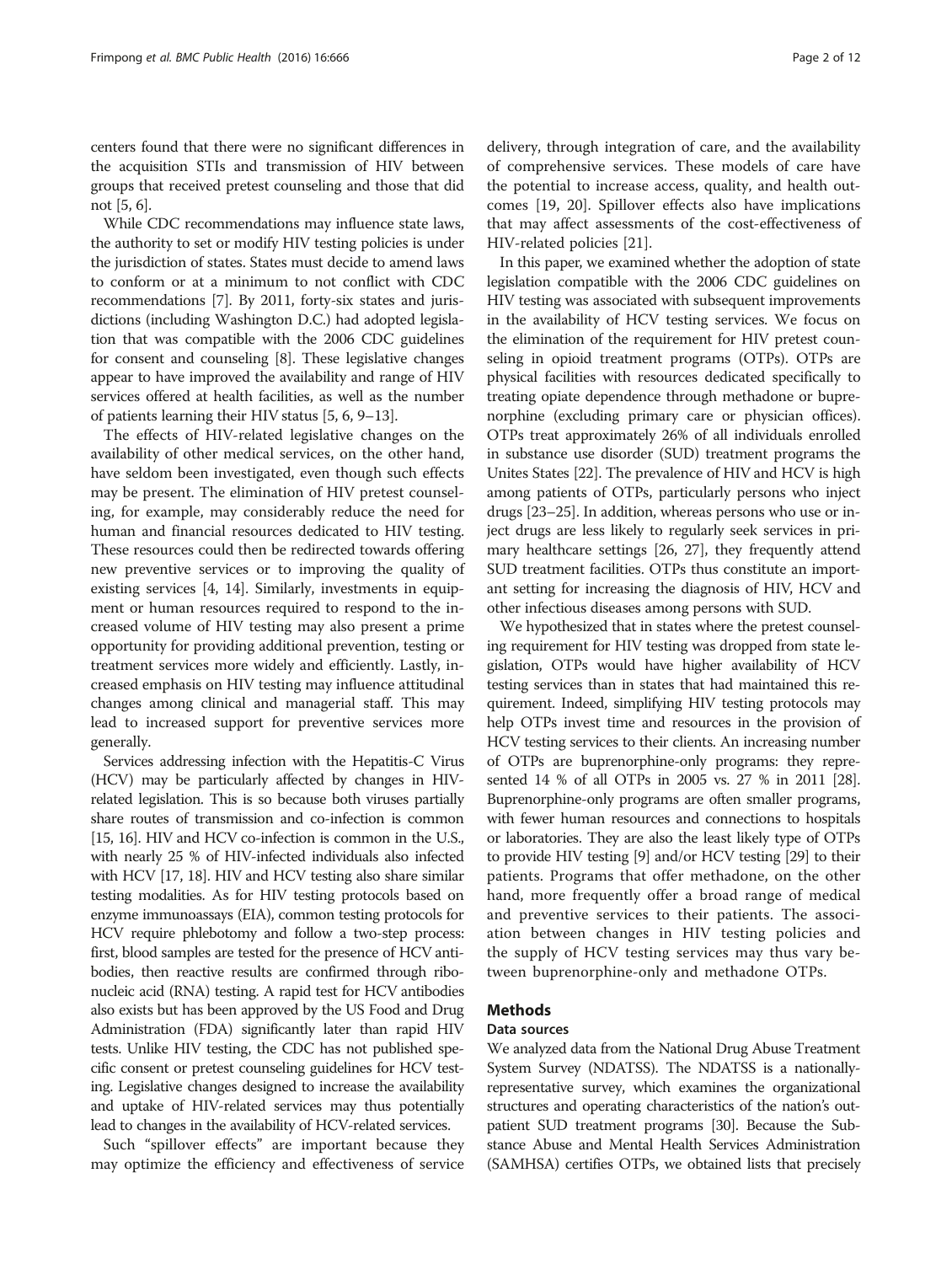identify the entire US population of approved OTPs as the sampling frame. The sample is nationally representative, although each wave may not include treatment OTPs from all states due to sampling variation. In addition, the SAMHSA list only includes OTPs, i.e., facilities that are dedicated to the treatment of opioid dependence. Our sampling frame thus does not include primary healthcare facilities that dispense buprenorphine. Primary health care facilities are not registered by SAMHSA. Rather, the requirement is that health care providers undergo a short training course and obtain a US Drug Enforcement Administration (DEA) registration number in order to prescribe buprenorphine. OTPs that prescribe buprenorphine (because they have a provider with a DEA registration number) are included in our sample. The Columbia University Institutional Review Board reviewed and approved the study. Informed consent to participate in the study was obtained orally prior to administering the surveys. During each wave of the NDATSS, the administrative director and clinical supervisor at each of the participating programs were asked to complete a telephone survey on treatment practices and program characteristics. Only aggregate anonymous data on patient care and services were collected from programs. The NDATSS team never reviewed individual patient records. The reliability and validity of the NDATSS, as well as detailed description of the sampling frame and sample, are available from other sources [\[9](#page-10-0), [29, 31\]](#page-10-0). We used data from all OTPs surveyed in the 2005 ( $n = 187$ ) and 2011 ( $n = 196$ ) NDATSS.

## Dependent variables

HCV testing practices in OTPs were ascertained from NDATSS questions that asked whether OTPs offered any option for HCV testing to their patients, and if so, whether such services were provided on-site or off-site. We constructed two dependent variables from answers to these questions. First, we created a binary variable  $(0-1)$ set to 1 if the program offered any HCV testing option to their patients (either on-site or off-site) and 0 otherwise. Given the greater coordination and investment that may be required to offer on-site HCV testing compared to offsite testing, a second binary variable examined the availability of on-site HCV testing services, among OTPs that offered any HCV testing option to their patients. OTPs providing on-site HCV testing were coded 1, and those providing only off-site services were coded 0.

## Classification of states' legislations

A variable describing state-level HIV-related legislation was constructed based on three previous studies of states' HIV testing laws. Wolf et al. [\[32](#page-10-0)] and Mahajan et al. [\[7](#page-10-0)] examined state HIV laws in 2004 and 2008, respectively, whereas Neff and Goldschmidt [\[8](#page-10-0)] examined state law compliance with CDC recommendations in 2011. With these data, we generated a dichotomous variable to reflect the compatibility of state-level legislation with CDC guidelines for the elimination of HIV pretest counseling. States were coded 1 if their legislation allowed eliminating the requirement for pretest counseling (adopted CDC guidelines), and 0 (did not adopt CDC guidelines). The resulting classification of states in 2005 and 2011 appears in Table [1.](#page-3-0) In 2005, some states had already adopted legislation that did not require pretest counseling.

## Control variables

OTPs that treat a large proportion of patients with characteristics indicating high-risk for HIV or HCV may have greater likelihood of offering preventive services. Patient factors accounted for in the models therefore included prevalence of injection drug users (IDU) among patients in each program and total number of OTP patients in the past year and race/ethnicity [[33](#page-10-0)]. Organizational characteristics and resources may also influence treatment practices [\[29](#page-10-0), [34](#page-10-0), [35\]](#page-10-0). We adjusted for several characteristics of OTPs including: sources of revenue (federal government, private insurance), staff to patient ratio, Commission on Accreditation of Rehabilitation Facilities (CARF) accreditation, ownership (private for profit, private not for profit, public) and hospital affiliation. We controlled for program type (methadone-only, buprenorphine-only, both methadone and buprenorphine), which has been associated with availability of HIV and HCV testing services [[9, 29\]](#page-10-0). Finally, we also controlled for time trends in the adoption of HCV testing in OTPs by including a binary variable identifying observations from the 2011 survey  $(1 = 2011, 0 = 2005)$ .

## Data analysis

We first reviewed state policies about HIV pretest counseling in 2005 and 2011 and assessed their compatibility with the 2006 CDC guidelines. We then described differences in OTP characteristics between programs offering any HCV testing services (either on-site or off-site) to their patients vs. OTPs in which no HCV testing services were offered. We used the Pearson  $\chi^2$  test for categorical variables and the  $t$  test for continuous variables, and we computed unadjusted odds ratios. Second, we estimated multivariate logistic regression models to examine associations between state-level HIV-related legislation and availability of HCV testing services in OTPs, controlling for program and patient characteristics [\[36](#page-10-0)]. Third, we used multivariate logistic regressions to test whether, among OTPs that did offer HCV testing services, state-level HIVrelated legislation was associated with increased adoption of on-site HCV testing among OTPs that offered HCV testing option to their patients. Finally, we tested whether the association between state-level HIV-related legislation and HCV testing services varied by type of drug treatment (programs that offer buprenorphine only vs. programs that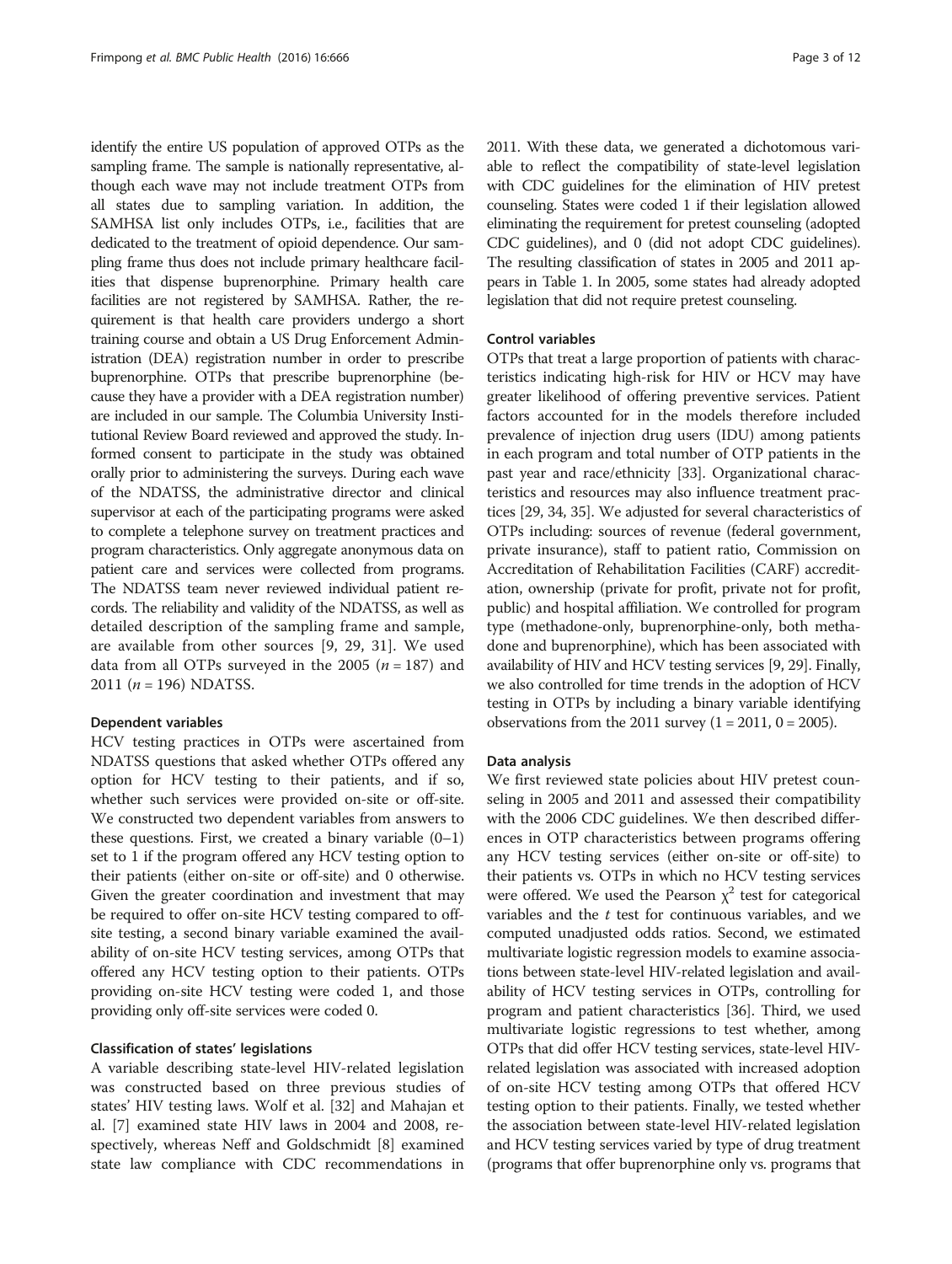<span id="page-3-0"></span>Table 1 Adoption of CDC HIV pretest counseling quidelines in states included in the National Drug Abuse Treatment System Survey (NDATSS)

|                | 2005                                 |                | 2011                                 |                |
|----------------|--------------------------------------|----------------|--------------------------------------|----------------|
|                | Eliminated HIV Pretest<br>Counseling | N.             | Eliminated HIV Pretest<br>Counseling | N              |
| Alabama        | Ν                                    | 6              | Υ                                    | $\overline{4}$ |
| Alaska         | Ν                                    |                | Υ                                    | 1              |
| Arizona        | Ν                                    | $\overline{2}$ | Υ                                    | 7              |
| Arkansas       | Ν                                    | 1              | Υ                                    | 1              |
| California     | Ν                                    | 25             | Υ                                    | 16             |
| Colorado       | Ν                                    | 5              | Υ                                    | 3              |
| Connecticut    | Ν                                    | $\overline{2}$ | Υ                                    | 3              |
| Delaware       | Ν                                    | 1              | Υ                                    | 1              |
| DC             | Ν                                    | 3              | Υ                                    |                |
| Florida        | Ν                                    | $\overline{4}$ | Υ                                    | 5              |
| Georgia        | Y                                    | 3              | Υ                                    | 5              |
| Hawaii         | Ν                                    | $\overline{a}$ | Υ                                    | 1              |
| Illinois       | Y                                    | 10             | Υ                                    | 14             |
| Indiana        | Ν                                    | $\overline{2}$ | Υ                                    | 1              |
| lowa           | Ν                                    | 1              | Υ                                    | 1              |
| Kansas         | Ν                                    | $\overline{2}$ | Υ                                    | 3              |
| Kentucky       | Ν                                    | $\overline{2}$ | Υ                                    | 2              |
| Louisiana      | Ν                                    | $\overline{2}$ | Υ                                    | 3              |
| Maine          | Ν                                    | 5              | Υ                                    | 1              |
| Maryland       | Υ                                    | 8              | Υ                                    | 9              |
| Massachusetts  | Ν                                    | 7              | Υ                                    | 3              |
| Michigan       | Ν                                    | $\overline{4}$ | Υ                                    | $\overline{4}$ |
| Minnesota      | Ν                                    | 1              | Υ                                    | 3              |
| Missouri       | Ν                                    | 1              | Υ                                    | $\overline{4}$ |
| Montana        | Ν                                    | 1              | Υ                                    | 1              |
| New Jersey     | Ν                                    | 7              | Υ                                    | 6              |
| New Mexico     | Y                                    | $\overline{2}$ | Υ                                    | 2              |
| New York       | Ν                                    | 28             | Υ                                    | 38             |
| North Carolina | Ν                                    | 1              | Υ                                    | 3              |
| Ohio           | Ν                                    | 9              | Υ                                    | 13             |
| Oklahoma       | Ν                                    | 1              | Ν                                    |                |
| Oregon         | Ν                                    | 5              | Υ                                    | 2              |
| Pennsylvania   | Ν                                    | 18             | Ν                                    | 13             |
| Rhode Island   | Ν                                    | $\overline{a}$ | N                                    | 1              |
| South Carolina | Ν                                    | 1              | Υ                                    | 1              |
| Tennessee      | Ν                                    | 1              | N                                    |                |
| Texas          | $\hbox{N}$                           | 7              | Υ                                    | 9              |
| Utah           | $\hbox{N}$                           | $\overline{2}$ | Υ                                    | 2              |
| Vermont        | Ν                                    | 1              | Υ                                    | 1              |
| Virginia       | Ν                                    | $\overline{2}$ | Υ                                    | 4              |

Table 1 Adoption of CDC HIV pretest counseling guidelines in states included in the National Drug Abuse Treatment System Survey (NDATSS) (Continued)

| Washington      |  |  |  |
|-----------------|--|--|--|
| West Virginia N |  |  |  |
| Wisconsin       |  |  |  |

Note: The table shows elimination of HIV pretest counseling in states included in the NDATSS.  $Y = State$  legislation eliminated pretest counseling; N = state retained legislation that did not permit eliminating pretest counseling

offer methadone, either methadone only or methadone and buprenorphine) provided in OTPs. We did so by including an interaction term in our logistic regression models.

In all models, we addressed issues of unobserved heterogeneity (i.e., confounding variables that may affect our estimates of the association between state legislation and the availability of HCV testing at OTPs) by including state fixed-effects [[37\]](#page-10-0). This strategy permits controlling for all time-invariant characteristics of states that may be associated with both the likelihood of adopting legislation that enables changing the pretest counseling requirement for HIV testing and the availability of HCV testing in OTPs. We adjusted all standard errors for clustering of observations within state. All analyses were carried out using the STATA 12.0 (StataCorp LP, College Station, TX).

## Results

Only 4 states included in NDATSS had already adopted HIV-related legislation that eliminated the requirement for pretest counseling at the time of the 2005 NDATSS wave. These included Georgia, Illinois, Maryland, and New Mexico. On the other hand, most states had adopted such legislation by 2011: only six states or jurisdictions (Washington D.C., Oklahoma, Pennsylvania, Rhode Island, Tennessee, and Wisconsin) in the 2011 NDATSS had retained legislation that did not permit dropping the pretest counseling risk (Table 1).

Table [2](#page-4-0) describes differences in the characteristics between OTPs in which HCV testing options were offered to patients and OTPs where no HCV testing options were offered. In bivariate analyses, offer of HCV testing services in OTPs was associated with a lower proportion of African-Americans among patients, a more favorable staff-to-patient ratio, CARF accreditation and method of treatment. OTPs, which offered both methadone and buprenorphine to their patients, were more likely to also offer HCV testing services than other OTPs. OTPs located in states where HIV-related legislation enabled dropping the pretest counseling requirement had higher availability of HCV testing services (87.3 % vs. 75.3 %,  $p < 0.01$ ). In multivariate analyses with controls for organizational characteristics and state-level fixed effects, however, there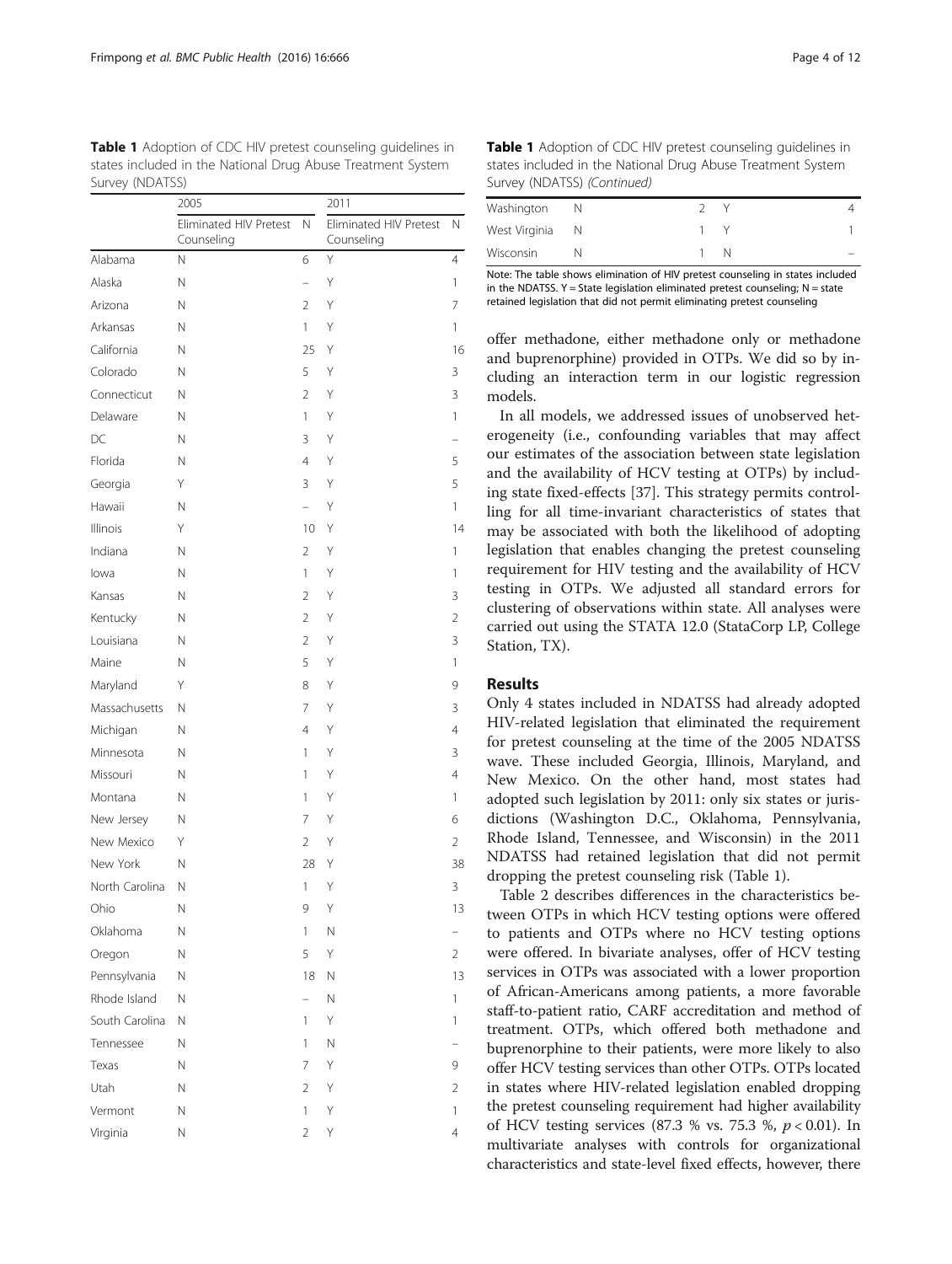<span id="page-4-0"></span>Table 2 Regression analyses of the association between adoption of CDC HIV pre-test counseling guidelines and availability of HCV testing (HCV testing vs. No HCV testing)

|                                                                                | No HCV testing<br>options offered <sup>a</sup> | HCV testing<br>offered | $P$ -value | Unadjusted Odds<br>Ratio (95 % CI) <sup>b</sup> | Adjusted Odds<br>Ratio (95 % CI) <sup>t</sup> |
|--------------------------------------------------------------------------------|------------------------------------------------|------------------------|------------|-------------------------------------------------|-----------------------------------------------|
| State-level legislation enables eliminating HIV pretest counseling requirement |                                                |                        | < 0.01     |                                                 |                                               |
| No                                                                             | 44 (24.7)                                      | 134 (75.3)             |            | $\mathbf{1}$                                    | 1                                             |
| Yes                                                                            | 26 (12.7)                                      | 179 (87.3)             |            | 2.26 (1.32, 3.86)                               | 0.87 (0.19, 4.07)                             |
| Prevalence of injection drug users                                             |                                                |                        | 0.07       |                                                 |                                               |
| < 25 %                                                                         | 33 (24.8)                                      | 100 (75.2)             |            | $\mathbf{1}$                                    | $\mathbf{1}$                                  |
| 25-74 %                                                                        | 24 (14.9)                                      | 137 (85.1)             |            | 1.88 (1.05, 3.39)                               | 2.21 (0.97, 5.04)                             |
| $\geq$ 75 %                                                                    | 13 (15.5)                                      | 71 (84.5)              |            | 1.80 (0.89, 3.67)                               | 1.44(0.51, 4.11)                              |
| African-American patients                                                      |                                                |                        | 0.05       |                                                 |                                               |
| < 10 %                                                                         | 24 (13.9)                                      | 148 (86.1)             |            | $\mathbf{1}$                                    | 1                                             |
| $\geq 10 \%$                                                                   | 46 (21.8)                                      | 165 (78.2)             |            | $0.58$ $(0.34, 0.99)$                           | 0.85 (0.37, 1.94)                             |
| Hispanic patients                                                              |                                                |                        | 0.17       |                                                 |                                               |
| < 10 %                                                                         | 41 (20.9)                                      | 155 (79.1)             |            | $\mathbf{1}$                                    | $\mathbf{1}$                                  |
| $\geq 10 \%$                                                                   | 29 (15.5)                                      | 158 (84.5)             |            | 1.44(0.85, 2.44)                                | 1.27 (0.54, 2.97)                             |
| Revenue from federal government                                                |                                                |                        | 0.85       |                                                 |                                               |
| None                                                                           | 50 (18.5)                                      | 220 (81.5)             |            | $\mathbf{1}$                                    | 1                                             |
| $\geq$ 1 %                                                                     | 20 (17.7)                                      | 93 (82.3)              |            | $1.06$ (0.60, 1.87)                             | 1.15 (0.53, 2.49)                             |
| Revenue from private insurance                                                 |                                                |                        | 0.18       |                                                 |                                               |
| None                                                                           | 35 (16.0)                                      | 184 (84.0)             |            | $\mathbf{1}$                                    | $\mathbf{1}$                                  |
| $\geq$ 1 %                                                                     | 35 (21.3)                                      | 129 (78.7)             |            | $0.70$ $(0.42, 1.18)$                           | 1.11(0.51, 2.43)                              |
| Human resources                                                                |                                                |                        |            |                                                 |                                               |
| Log Staff-to-patient ratio, mean (SD)                                          | $-3.56(0.76)$                                  | $-3.31(0.72)$          | 0.01       | 1.53(1.09, 2.16)                                | 1.30 (0.82, 2.06)                             |
| CARF accreditation                                                             |                                                |                        | 0.01       |                                                 |                                               |
| No                                                                             | 45 (23.2)                                      | 149 (76.8)             |            | $\mathbf{1}$                                    | $\mathbf{1}$                                  |
| Yes                                                                            | 25 (13.2)                                      | 164 (86.8              |            | 1.98 (1.16, 3.39)                               | 2.23 (0.98, 5.08)                             |
| Ownership                                                                      |                                                |                        | 0.78       |                                                 |                                               |
| Private not-for-profit                                                         | 36 (19.6)                                      | 148 (80.4)             |            | 1                                               | 1                                             |
| Private for profit                                                             | 24 (16.6)                                      | 121 (83.4)             |            | 1.22 (0.69, 2.17)                               | 0.91 (0.40, 2.08)                             |
| Public                                                                         | 10(18.5)                                       | 44 (81.5)              |            | 1.07(0.49, 2.33)                                | 0.97 (0.33, 2.80)                             |
| Hospital affiliation                                                           |                                                |                        | 0.09       |                                                 |                                               |
| No                                                                             | 64 (19.7)                                      | 261 (80.3)             |            | 1                                               | 1                                             |
| Yes                                                                            | 6(10.3)                                        | 52 (89.7)              |            | 2.12 (0.87, 5.17)                               | 3.39 (1.13, 10.2)                             |
| Methods of treatment                                                           |                                                |                        | < 0.01     |                                                 |                                               |
| Methadone only                                                                 | 45 (20.7)                                      | 172 (79.3)             |            | $\mathbf{1}$                                    | $\mathbf{1}$                                  |
| Buprenorphine only                                                             | 22 (23.2)                                      | 73 (76.8)              |            | $0.87$ (0.49, 1.55)                             | 1.55 (0.62, 3.88)                             |
| Methadone + Buprenorphine                                                      | 3(4.2)                                         | 68 (95.8)              |            | 5.93 (1.78, 19.8)                               | 6.63 (1.61, 27.4)                             |
| Time                                                                           |                                                |                        | < 0.01     |                                                 |                                               |
| 2005                                                                           | 50 (26.7)                                      | 137 (73.3)             |            | 1                                               | $\mathbf{1}$                                  |
| 2011                                                                           | 20 (10.2)                                      | 176 (89.8)             |            | 3.21 (1.82, 5.65)                               | 3.20 (0.87, 11.7)                             |
| $\mathsf N$                                                                    | 70 (18.3)                                      | 313 (81.7)             |            | 383                                             | $292^c$                                       |

Notes: <sup>a</sup>percentages in parentheses are row percentages; <sup>b</sup>adjusted odds ratios are obtained from a logistic regression in which all variables in the table are included as independent variables. Standard errors are adjusted for clustering of observations by state. <sup>C</sup>Only states in which laws changed between 2005 & 2011 are included in model with state-level fixed effects. p-value derived from a Wald test showed that at least one of the state dummies included in the model is significant at p < 0.05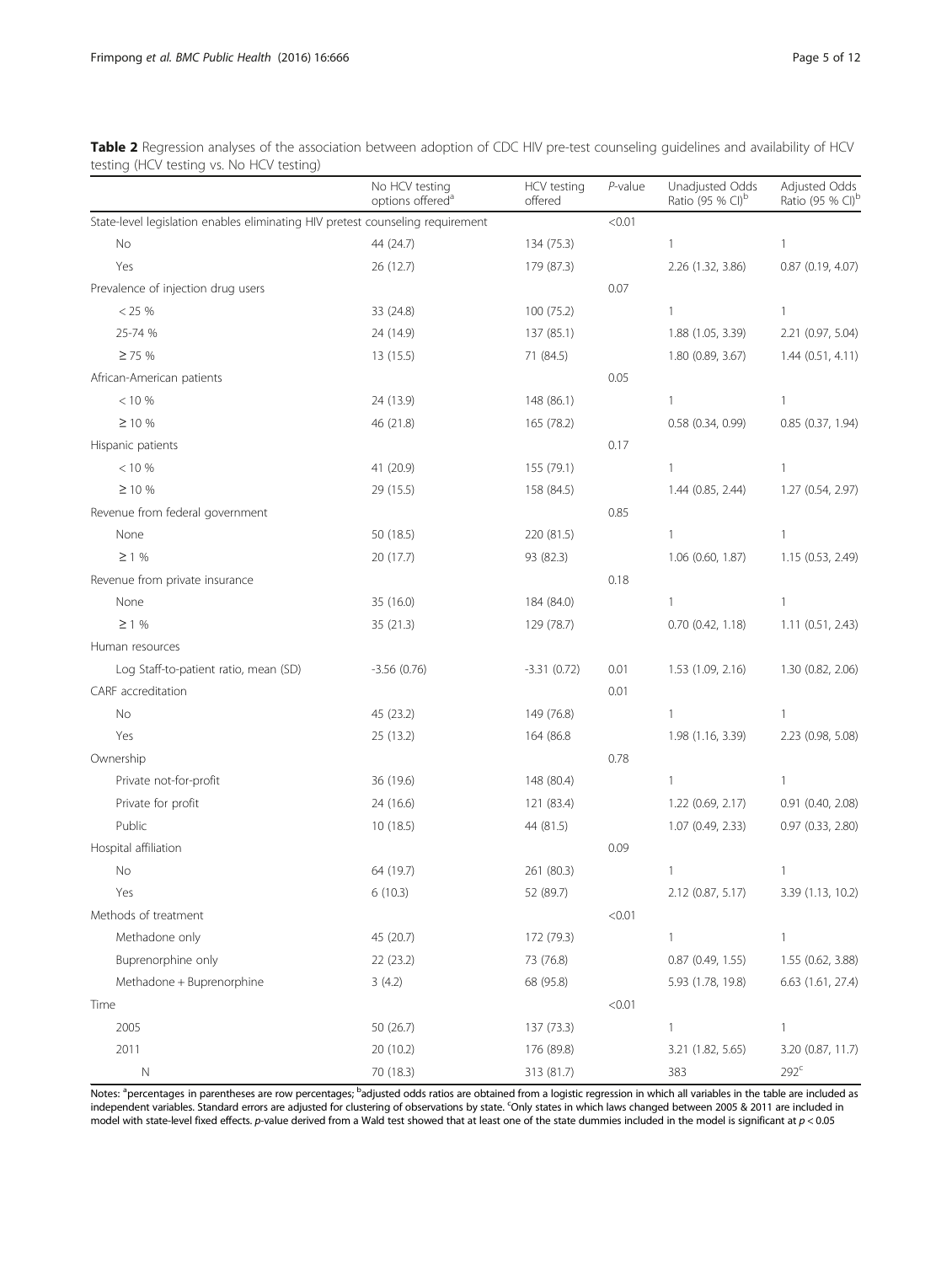were no significant differences in HCV testing availability between states whose legislation permitted dropping the HIV pretest counseling requirement and other states  $(aOR = 0.87, 95 % CI = 0.19, 4.07).$ 

The association between state-level HIV-related legislation and the availability of HCV testing services differed significantly by type of treatment program (Fig. 1, Wald test of interaction  $p$ -value <0.05). In programs offering methadone-only or methadone and buprenorphine to their patients, 80 % of OTPs located in states that had dropped the requirement for HIV pretest counseling offered HCV testing services vs. 87 % in states that still required pretest counseling. In OTPs that offered only buprenorphine, on the other hand, 88 % of OTPs in states that had dropped the pretest counseling requirement offered HCV testing services vs. only 68 % in states that had maintained this requirement ( $p < 0.05$ ).

In bivariate analyses, among OTPs that offered HCV testing to their patients, the type of HCV testing services offered (on-site vs. off-site referral) was associated with the prevalence of IDUs among patients, funding from the federal government, more favorable staff-to-patient ratios, OTP ownership, hospital affiliation and method of treatment (Table [3\)](#page-6-0). OTPs located in states that had dropped the HIV pretest counseling requirement were less likely to offer on-site HCV testing than OTPs in states that had maintained this requirement (40.8 % vs. 68.7 %,  $p < 0.01$ ). However, in multivariate analyses, there were no significant differences in the likelihood of offering on-site testing between these two types of states  $(aOR = 1.65, 95 % CI = 0.32, 8.46).$ 

Among OTPs that offered HCV testing services to their patients, there was no interaction between HIVrelated legislation and the type of treatment program (Fig. [2](#page-7-0)) in determining whether HCV testing was offered on-site or off-site. Between 60-62 % of OTPs offering methadone-only or methadone and buprenorphine to their patients had on-site HCV testing vs. 28 % of OTPs offering buprenorphine only to their patients.

## **Discussion**

In this paper, we examined the potential spillover effects of state-level HIV testing policies on the availability of HCV testing in opioid treatment programs. We hypothesized that in states where the pretest counseling requirement for HIV testing was dropped from state legislation, OTPs would have higher availability of HCV testing services than in states that had maintained this requirement. Indeed, simplifying the procedures for HIV testing may help OTPs mobilize financial and/or human resources for the provision of other medical services, such as HCV testing.

Using data from two recent rounds of the NDTASS, we found that this was not uniformly the case. In OTPs



regressions with state fixed-effects. The analytical sample in these models includes all OTPs in states where the HIV-relation legislation changed between 2005 and 2011. Error bars represent 95% confidence intervals. An interaction term between type of treatment program and adoption statelevel HIV-related legislation was significant at p<0.05 level. This model includes controls for other characteristics of OTPs listed in table 2. Standard errors are adjusted for clustering of observations within state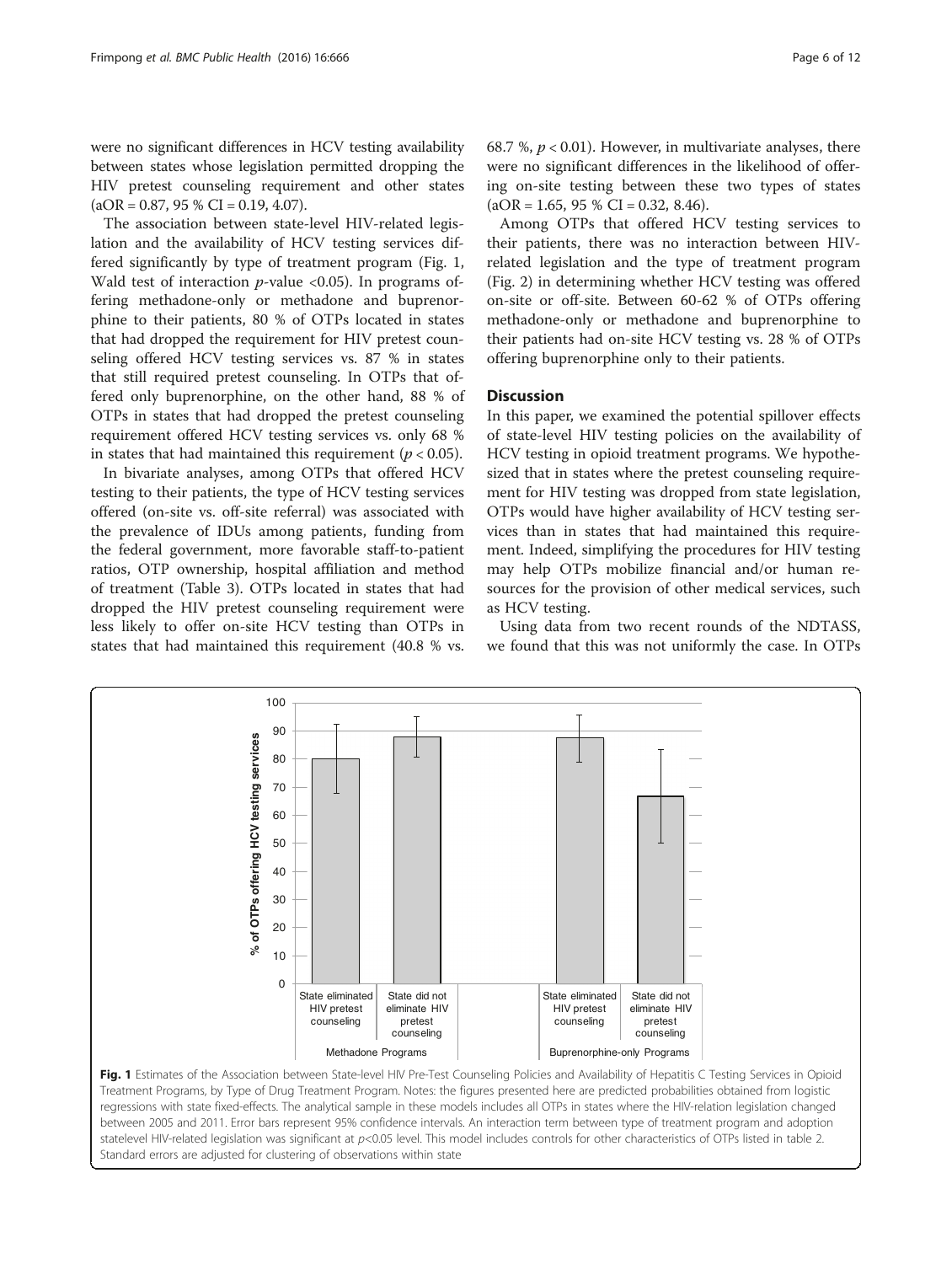<span id="page-6-0"></span>Table 3 Regression analyses of the association between adoption of CDC HIV pre-test counseling guidelines and offer of on-site vs. Off-site HCV testing

|                                                                                | Off-site HCV<br>testing <sup>a</sup> | On-site HCV<br>testing | $P$ -value | Unadjusted Odds<br>Ratio (95 % CI) <sup>b</sup> | Adjusted Odds<br>Ratio (95 % CI) <sup>t</sup> |
|--------------------------------------------------------------------------------|--------------------------------------|------------------------|------------|-------------------------------------------------|-----------------------------------------------|
| State-level legislation enables eliminating HIV pretest counseling requirement |                                      |                        | < 0.01     |                                                 |                                               |
| No                                                                             | 42 (31.3)                            | 92 (68.7)              |            | $\mathbf{1}$                                    | $\mathbf{1}$                                  |
| Yes                                                                            | 106 (59.2)                           | 73 (40.8)              |            | $0.31$ (0.20, 0.50)                             | 1.65 (0.32, 8.46)                             |
| Prevalence of injection drug users                                             |                                      |                        | 0.06       |                                                 |                                               |
| < 25 %                                                                         | 57 (57.0)                            | 43 (43.0)              |            | $\mathbf{1}$                                    | $\mathbf{1}$                                  |
| 25-74 %                                                                        | 57 (41.6)                            | 80 (58.4)              |            | 1.86 (1.10, 3.14)                               | 2.68 (1.11, 6.47)                             |
| $\geq$ 75 %                                                                    | 33 (46.5)                            | 38 (53.5)              |            | 1.53 (0.83, 2.82)                               | $0.69$ $(0.24, 2.01)$                         |
| African-American patients                                                      |                                      |                        | 0.49       |                                                 |                                               |
| $< 10 \%$                                                                      | 73 (49.3)                            | 75 (50.7)              |            | 1                                               | 1                                             |
| $\geq$ 10 %                                                                    | 75 (45.4)                            | 90 (54.6)              |            | 1.17(0.75, 1.82)                                | $0.97$ $(0.41, 2.30)$                         |
| Hispanic patients                                                              |                                      |                        | 0.70       |                                                 |                                               |
| < 10 %                                                                         | 75 (48.4)                            | 80 (51.6)              |            | 1                                               | $\mathbf{1}$                                  |
| $\geq 10 \%$                                                                   | 73 (46.2)                            | 85 (53.8)              |            | 1.09 (0.70, 1.70)                               | 1.26 (0.50, 3.16)                             |
| Revenue from federal government                                                |                                      |                        | 0.01       |                                                 |                                               |
| None                                                                           | 114 (51.8)                           | 106 (48.2)             |            | 1                                               | 1                                             |
| $\geq$ 1 %                                                                     | 33 (36.6)                            | 59 (63.4)              |            | 1.87(1.13, 3.07)                                | 2.47 (1.04, 5.88)                             |
| Revenue from private insurance                                                 |                                      |                        | 0.11       |                                                 |                                               |
| None                                                                           | 80 (43.5)                            | 104 (56.5)             |            | 1                                               | $\mathbf{1}$                                  |
| $\geq$ 1 %                                                                     | 48 (52.7)                            | 61(47.3)               |            | 0.69(0.44, 1.08)                                | 1.33 (0.59, 2.98)                             |
| Human resources                                                                |                                      |                        |            |                                                 |                                               |
| Log Staff-to-patient ratio, mean (SD)                                          | $-3.40(0.78)$                        | $-3.24(0.66)$          | 0.05       | 1.36 (0.99, 1.88)                               | 1.80 (1.10, 2.93)                             |
| CARF accreditation                                                             |                                      |                        | 0.21       |                                                 |                                               |
| No                                                                             | 76 (51.0)                            | 73 (49.0)              |            | 1                                               | $\mathbf{1}$                                  |
| Yes                                                                            | 72 (43.9)                            | 97 (56.1)              |            | 1.33 (0.85, 2.08)                               | 1.37 (0.60, 3.12)                             |
| Ownership                                                                      |                                      |                        | < 0.01     |                                                 |                                               |
| Private not-for-profit                                                         | 77 (52.0)                            | 71 (48.0)              |            | 1                                               | 1                                             |
| Private for profit                                                             | 61 (50.4)                            | 60 (49.6)              |            | 1.07 (0.66, 1.73)                               | 1.52 (0.66, 3.46)                             |
| Public                                                                         | 10(22.7)                             | 34 (77.3)              |            | 3.69 (1.70, 8.02)                               | 3.36 (0.95, 11.9)                             |
| Hospital affiliation                                                           |                                      |                        | < 0.01     |                                                 |                                               |
| No                                                                             | 134 (51.3)                           | 127 (48.6)             |            | 1                                               | 1                                             |
| Yes                                                                            | 14 (26.9)                            | 38 (73.1)              |            | 2.86 (1.48, 5.54)                               | 6.22 (2.04, 18.9)                             |
| Methods of treatment                                                           |                                      |                        | < 0.01     |                                                 |                                               |
| Methadone only                                                                 | 69 (40.1)                            | 103 (59.9)             |            | 1                                               | $\mathbf{1}$                                  |
| Buprenorphine only                                                             | 55 (75.3)                            | 18 (24.7)              |            | $0.22$ (0.12, 0.41)                             | 0.17 (0.06, 0.49)                             |
| Methadone + Buprenorphine                                                      | 24 (35.3)                            | 44 (64.7)              |            | 1.23 (0.68, 2.20)                               | 2.95 (1.19, 7.31)                             |
| Time                                                                           |                                      |                        | < 0.01     |                                                 |                                               |
| 2005                                                                           | 38 (27.7)                            | 99 (72.3)              |            | $\mathbf{1}$                                    | $\mathbf{1}$                                  |
| 2011                                                                           | 110 (62.5)                           | 66 (37.5)              |            | 0.23 (0.14, 0.37)                               | $0.10$ $(0.02, 0.45)$                         |
| $\mathsf N$                                                                    | 148 (47.3)                           | 165 (52.7)             |            | 313                                             | $282^c$                                       |

Notes: <sup>a</sup>percentages in parentheses are column percentages; <sup>b</sup>adjusted odds ratios are obtained from a logistic regression in which all variables in the table are included as independent variables. Standard errors are adjusted for clustering of observations by state. <sup>c</sup>Only states in which laws changed between 2005 & 2011 are included in model with state-level fixed effects. p-value derived from a Wald test showed that at least one of the state dummies included in the model is significant at p < 0.05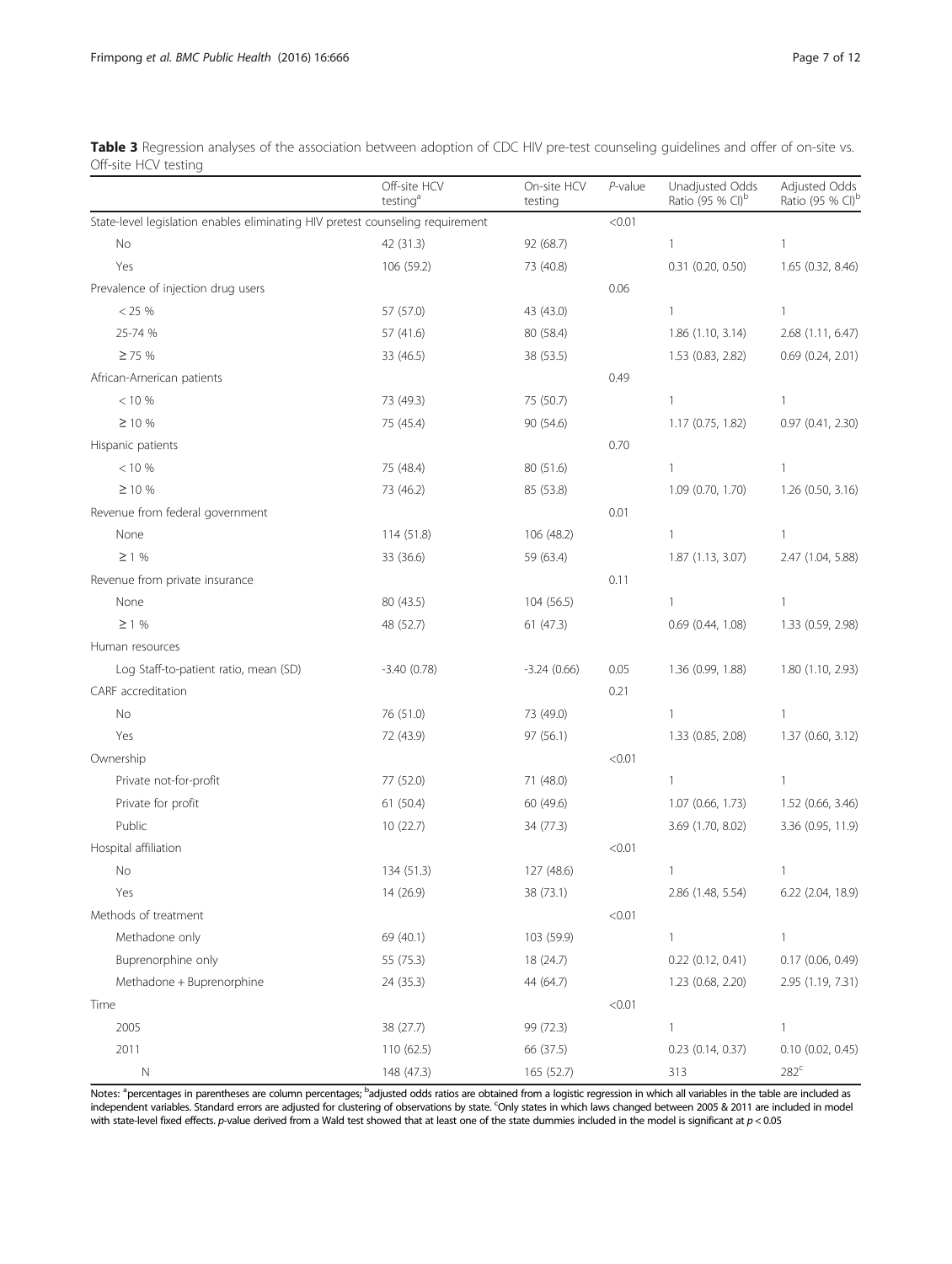<span id="page-7-0"></span>

that offered only buprenorphine treatment to their patients for substance abuse treatment, legislative changes that permitted dropping the pretest counseling requirement for HIV testing were associated with significantly higher availability of HCV testing. On the other hand, in OTPs that offered methadone to their patients for substance abuse treatment, there were no differences in HCV testing availability between states with and without a legal requirement for HIV-related pretest counseling.

There are several reasons why the elimination of pretest counseling for HIV testing may affect HCV testing in OTPs that offer only buprenorphine. First, this may be related to the type of patient population served by buprenorphineonly programs [\[34](#page-10-0), [38, 39](#page-10-0)]. Programs that adopt buprenorphine are more reliant on revenue from private insurance and patient self-pay [\[40\]](#page-10-0). They are also less likely to treat persons who inject drugs as a method of substance use [[28](#page-10-0), [41\]](#page-10-0) and they often treat patients that use other opiates instead of heroin [[41](#page-10-0)]. Buprenorphine-only programs may therefore be less likely to consider their patient population as at-risk for HIV or HCV and to invest in the resources required to provide testing services. The elimination of pretest counseling may have reduced the investment required for offering HIV testing (i.e., time required to provide pretest counseling and complete testing) and may have indirectly influenced the offer of other preventive services, including HCV testing.

Second, we suggest that the removal of the requirement to provide pretest counseling for HIV may have reduced concerns of stigma among the patient population and providers of buprenorphine-only programs. Patients of these programs may indeed be more likely to associate pretest counseling messages with stigmatized behaviors such as injecting drug use, thus reducing their demand for testing services [[42](#page-10-0), [43](#page-10-0)]. Streamlining the HIV testing process through the elimination of the pretest counseling requirement may therefore increase the acceptability of testing for HIV and HCV among patients and providers in buprenorphine-only programs. It may help these programs adopt HCV testing as standard medical practice [[44](#page-10-0)].

Finally, there may be aspects of the operating environment of buprenorphine-only programs that make them more responsive to legislative changes than methadone programs. Whereas methadone maintenance programs must be certified by SAMHSA, licensed at the state level and provide directly observed therapy (in some case patients may be eligible for take-home methadone), buprenorphine-only programs solely need to have on staff a health care provider who has obtained DEA approval to prescribe controlled substances. The less structured operational requirements of buprenorphine-only programs may thus make it easier for these programs to invest resources in HCV testing following the adoption of legislative changes. This may account for the observed differences in the association between the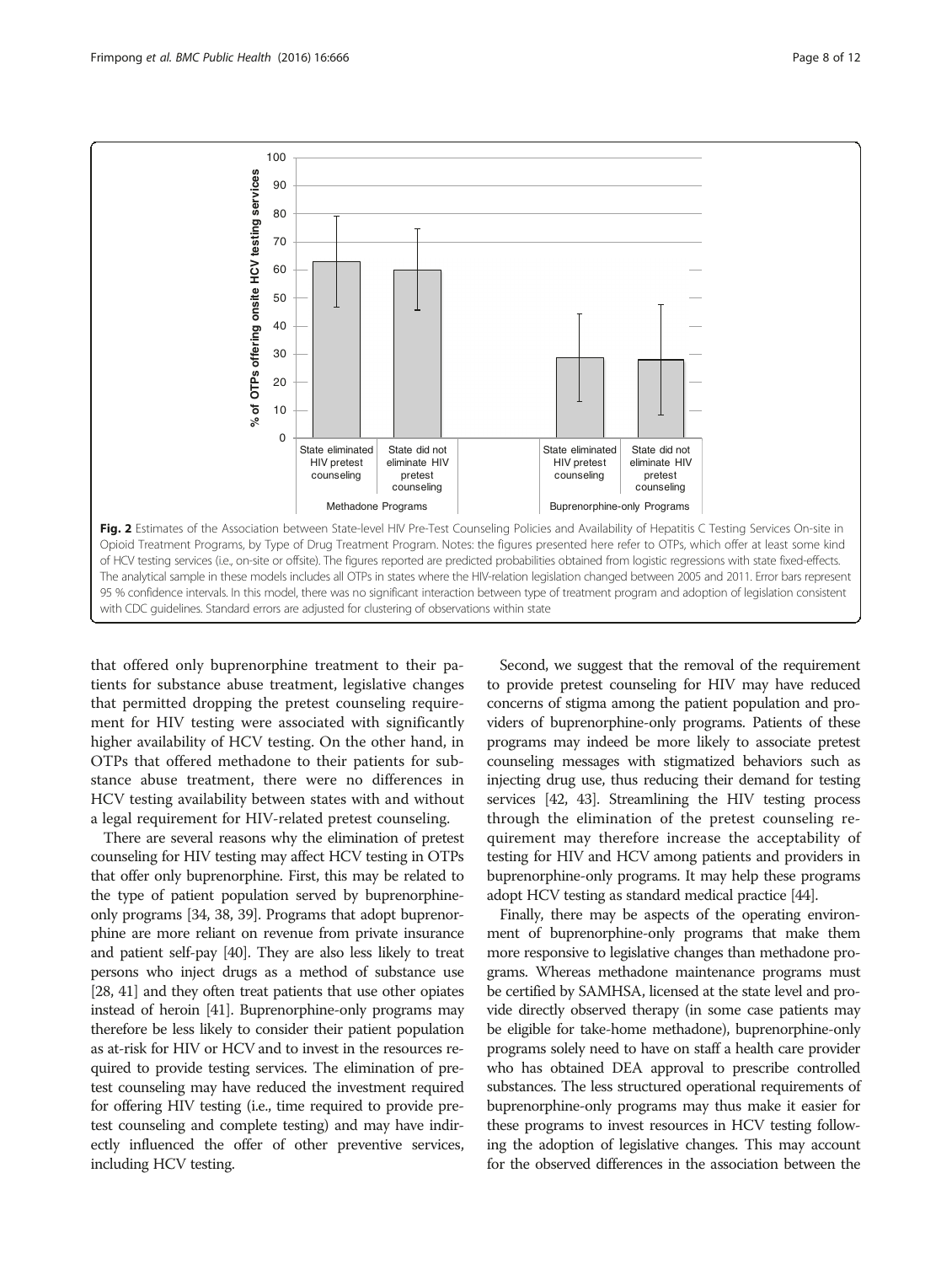removal of the HIV pre-test counseling requirement and HCV testing practices across different types of OTPs.

Our results also indicated that HIV-related legislation did not translate into an increase in the offer of on-site testing among OTPs that offered HCV testing. This is likely sub-optimal since on-site services are significantly more effective at improving uptake of testing among patients of drug treatment programs than off-site services [[6](#page-10-0), [45](#page-10-0)]. Changes in HIV-related legislation may not have lead to the adoption of on-site HCV testing for reasons related to the standard HCV testing algorithm. Indeed, until recently HCV anti-body testing was based on collection of blood specimen obtained by venipuncture [\[46, 47\]](#page-10-0). Programs that do not have the required human or financial resources to conduct on-site testing (e.g., buprenorphineonly programs) may instead offer testing services through referral sources. However, the introduction and adoption of rapid HCV testing may improve the availability of onsite HCV testing. Rapid HIV testing is often preferred to conventional testing, given the ease of testing and immediacy of results [\[48, 49](#page-10-0)]. It is also associated with increased uptake of testing [[50](#page-11-0)–[52\]](#page-11-0). Thus, an increase in on-site HCV testing may be facilitated by the adoption of rapid HCV testing [[53](#page-11-0)]. Interventions that effectively integrate rapid HIV and rapid HCV testing and treatment services are needed [[15](#page-10-0), [54\]](#page-11-0).

Several other factors may further improve the adoption of HCV testing in OTPs. This includes the 2012 CDC recommendation to expand HCV testing to include persons born between 1945 and 1965 [\[55](#page-11-0)], or the advent of highly effective and efficient antiretroviral treatments for HCV [[56](#page-11-0)]. Expansion of testing for HCV is important because similar to HIV, diagnosis and awareness of one's infection status sets into motion a continuum of care, which in the case of HCV can lead to a cure [[57](#page-11-0)].

Our results improve on previous evaluations of the effects of HIV-related legislation [\[6](#page-10-0), [9](#page-10-0), [10,](#page-10-0) [58, 59\]](#page-11-0) by investigating the "spillover effects" of HIV-related legislation on non-HIV services. Such effects are important to take into account when evaluating the cost-effectiveness of legislative changes. Indeed, improvements in the availability of HCV testing services following modifications of the pretest counseling requirement for HIV testing could benefit patients in multiple ways. They may lead to an earlier detection, and thus better clinical management, of HIV/HCV co-infection. They may lead to reductions in incidence of HIV and/or HCV if patients learning their HIV and/or HCV serostatus modify their risk behaviors and adopt protective measures. The spillover effects of HIV-related legislations may also extend beyond the availability of HCV testing services. For example, dropping the requirement for HIV pretest counseling may allow health workers in SUD treatment programs to spend more time on substance use counseling. This

may in turn lead to increasing SUD treatment completion rates and/or improving patient outcomes (e.g., sobriety at treatment completion, fewer relapses). It may also improve the availability of a broad range of other medical services such as vaccination against hepatitis B, STI testing and similar diseases. The impact of changes in HIVrelated legislation on epidemiological trends and estimates of healthy life expectancy may thus be larger than previously thought [\[60, 61](#page-11-0)].

While HIV testing policies may have a spillover effect on HCV testing practices, increasing the availability of HCV testing will require a multi-pronged approach. Consent and counseling guidelines focused on HCV may inform state policies on the issue, but state adoption of existing guidelines and their direct effects on HCV testing practices has not been examined [\[16](#page-10-0), [55](#page-11-0)]. Future studies should therefore systematically assess variations in HCV testing polices across states and their impact on OTPs' testing practices. Additionally, adequate resources must be devoted to the prevention, control and surveillance of HCV [\[62\]](#page-11-0). Unfortunately, the U.S. Department of Health and Human Services report on "Action Plan to Prevent, Care and Treat Viral Hepatitis", which was released in 2011 and updated in 2014, did not include a provision to increase funding for viral hepatitis [[63](#page-11-0)]. The Affordable Care Act (ACA) expansion of coverage for treatment of SUDs and hepatitis prevention, diagnosis, care, and treatment however present a promising pathway to improving access and patient outcomes [[64](#page-11-0)]. Additionally, as newer more effective medications for HCV become available, it would be important to examine whether and how lessons learned about the HIV care continuum could be applied to the HCV care continuum to improve case identification and treatment outcomes [[65](#page-11-0)].

This study has several limitations. First, the NDATSS had limited questions on patients of OTPs. We therefore could not measure the relationship between HIV pretest counseling policies and uptake of HCV testing services among patients. Second, we also could not determine the influence of length of time since elimination of pretest counseling on HCV testing practices. Specifically, we do not know how long after a State changed its legislation, the OTPs in that State changed their HIV testing practices, including removal of the pre-test counseling requirement. This is important because an OTP with more experience implementing the guidelines, e.g., a program operating under elimination of pretest counseling for a year, may have better knowledge about the influence of the policy on operating procedures, and may therefore be more likely to offer HCV testing services. On the other hand, a program that has newly eliminated pretest counseling may be less likely to offer HCV testing services. Third, we performed separate analyses to assess the associations between State legislation on HIV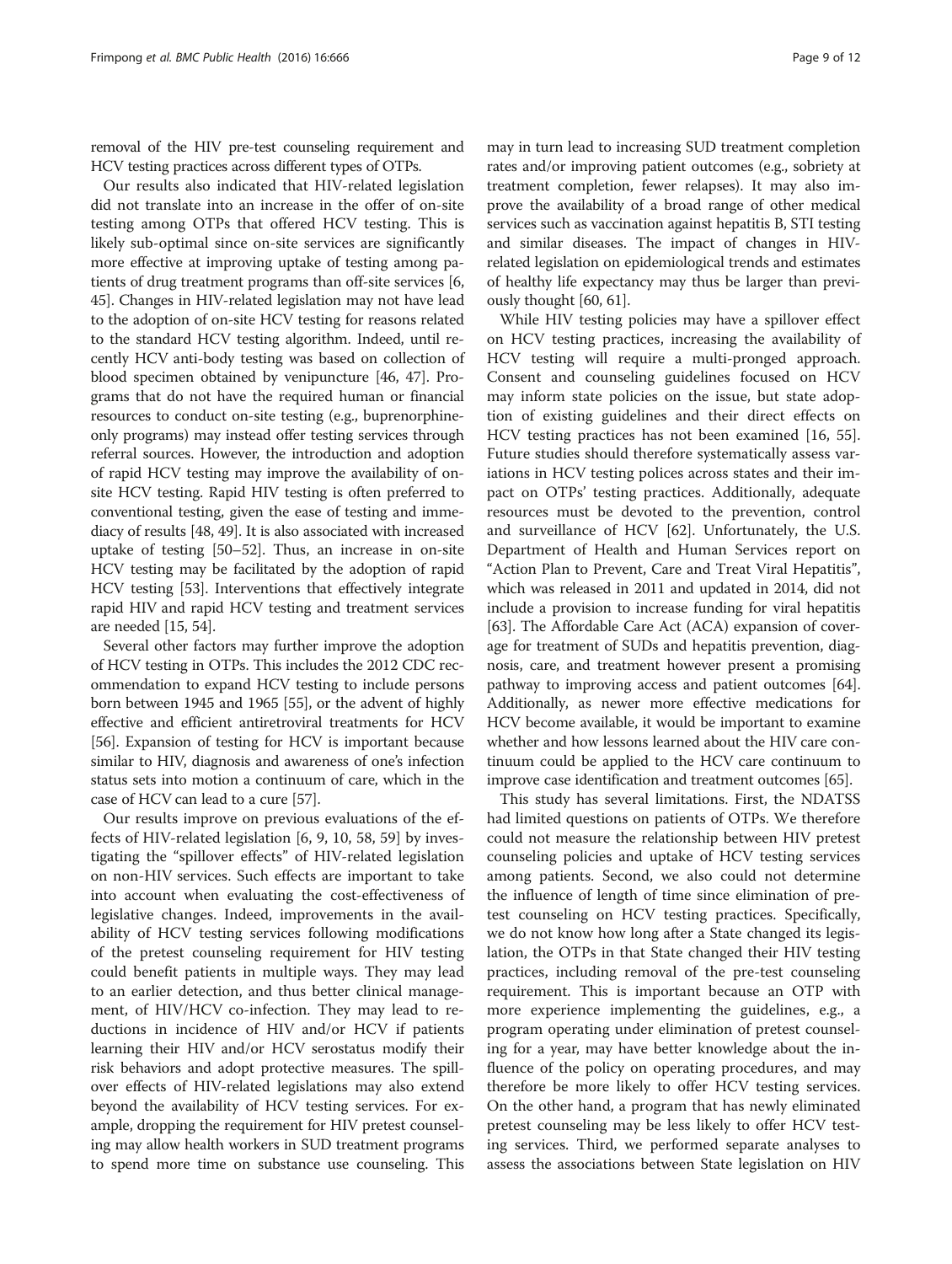<span id="page-9-0"></span>testing and a) HCV testing (either on-site or off-site), as well as b) on-site HCV testing in OTPs. This was necessary because of limited sample size. Future studies should rely on larger samples, and should employ other methodological approaches (multinomial regression) to further extend our findings. Lastly, the NDATSS data do not permit assessing whether the relation between HIV testing policies and HCV testing practices is causal. Even though we included state-level fixed-effects in our models, these only control for time-invariant characteristics of states that may confound the relationship between legislative changes and HCV testing. They do not account for a) characteristics of states that changed between 2005 and 2011, and b) unobserved characteristics of OTPs. Addressing this issue requires panel data on OTPs and their practices, i.e., a sample of OTPs that are repeatedly surveyed over time. Unfortunately, only a small number of OTPs in the NDATSS were interviewed both in 2005 and 2011, thus precluding such robust causal analyses. In addition, our data does not permit determining whether OTPs adopted HCV testing before or after the State in which they are located changed its HIV-related legislation. This is so because we only know whether surveyed OTPs offered HCV testing in 2005 or 2011. We do not know when exactly they first adopted HCV testing. As a result, we can only identify associations between HIV-related state laws and HCV testing practices in OTPs.

## Conclusions

Our results highlight some of the implications of HIV policies for the availability of non-HIV services. Buprenorphine-only programs were more likely to offer HCV testing services in states that mandated the elimination of HIV pretest counseling, but this was not the case for methadone programs. Changes in legislation related to HIV pretest counseling also were not associated with the availability of on-site HCV testing. Our findings underscore several areas for future research. There is a need for a better understanding of the mechanisms (i.e., managerial decision-making) or pathways (i.e., translation of polices in service delivery settings) through which HIV pretest counseling policies influence non-HIV services. Additionally, studies should investigate the impact of HIV testing policies on HCV testing services, considering state guidelines for HCV testing. Lastly, the longer-term effect of eliminating HIV pretest counseling on clients and their use of HIV-related services, and whether programs introducing HCV testing after the elimination of HIV pretest counseling provide pre-test counseling for HCV testing should be examined in future studies. These analyses will provide a more in-depth understanding of the role of policy interventions in shaping HCV testing practices, promote the effective integration of HIV and HCV services,

and increase the availability of HCV testing in substance abuse treatment programs and other health care settings.

#### Abbreviations

ACA, affordable care act; CARF, commission on accreditation of rehabilitation facilities; CDC, centers for disease control and prevention; DEA, drug enforcement administration; EIA, enzyme immunoassays; FDA, food and drug administration; HCV, hepatitis c virus; HIV, human immunodeficiency virus (HIV); IDU, injection drug users; NDATSS, national drug abuse treatment system survey; OTPs, opioid treatment programs; RNA, ribonucleic acid; SAMHSA, substance abuse and mental health services administration; STI, sexually transmitted infections; SUD, substance use disorder

#### Acknowledgements

We thank David M. Wutchiett, who assisted with data preparation.

#### Funding

Funding: Support for this research and manuscript preparation was provided by the National Institute of Drug Abuse research grants (R34DA038530, PI: Jemima A. Frimpong) and (1R01DA030459, PI: Thomas D'Aunno). Research reported in this publication was supported by the National Institute on Drug Abuse of the National Institutes of Health under Award Number R25DA035163. The content is solely the responsibility of the authors and does not necessarily represent the official views of the National Institutes of Health.

## Availability of data and materials

Data can be made available to public health researchers on request.

#### Authors' contributions

JAF conceived the study and drafted the manuscript. SH conducted the statistical analyses. TD and LRM contributed to revisions of the manuscript. All authors read and approved the final manuscript.

## Competing interests

The authors declare that they have no competing interests.

### Consent for publication

Not applicable.

#### Ethics approval and consent to participate

The Columbia University Medical Center Institutional Review Board reviewed and approved the study protocol. Informed consent to participate in the study was obtained from all respondents.

#### Author details

<sup>1</sup>Department of Health Policy and Management, Mailman School of Public Health, Columbia University, 600 West 168th Street, New York, NY 10032, USA. <sup>2</sup>Robert F. Wagner Graduate School of Public Service, New York University, 295 Lafayette Street, New York, NY 10012, USA. <sup>3</sup>Department of Population, Family and Reproductive Health, Bloomberg School of Public Health, Johns Hopkins University, 615 N. Wolfe Street, Baltimore, MD 21205, USA. <sup>4</sup> Department of Sociomedical Sciences, Mailman School of Public Health, Columbia University, 722 West 168th Street, New York, NY 10032, USA.

## Received: 28 May 2016 Accepted: 19 July 2016 Published online: 29 July 2016

#### References

- 1. Branson BM, Handsfield HH, Lampe MA, Janssen RS, Taylor AW, Lyss SB, Clark JE, Centers for Disease C, Prevention. Revised recommendations for HIV testing of adults, adolescents, and pregnant women in health-care settings. MMWR Recomm Rep. 2006;55(RR-14):1–17. quiz CE11-14.
- 2. Burke RC, Sepkowitz KA, Bernstein KT, Karpati AM, Myers JE, Tsoi BW, Begier EM. Why don't physicians test for HIV? A review of the US literature. AIDS. 2007;21(12):1617–24.
- 3. Bokhour BG, Solomon JL, Knapp H, Asch SM, Gifford AL. Barriers and facilitators to routine HIV testing in VA primary care. J Gen Intern Med. 2009;24(10):1109–14.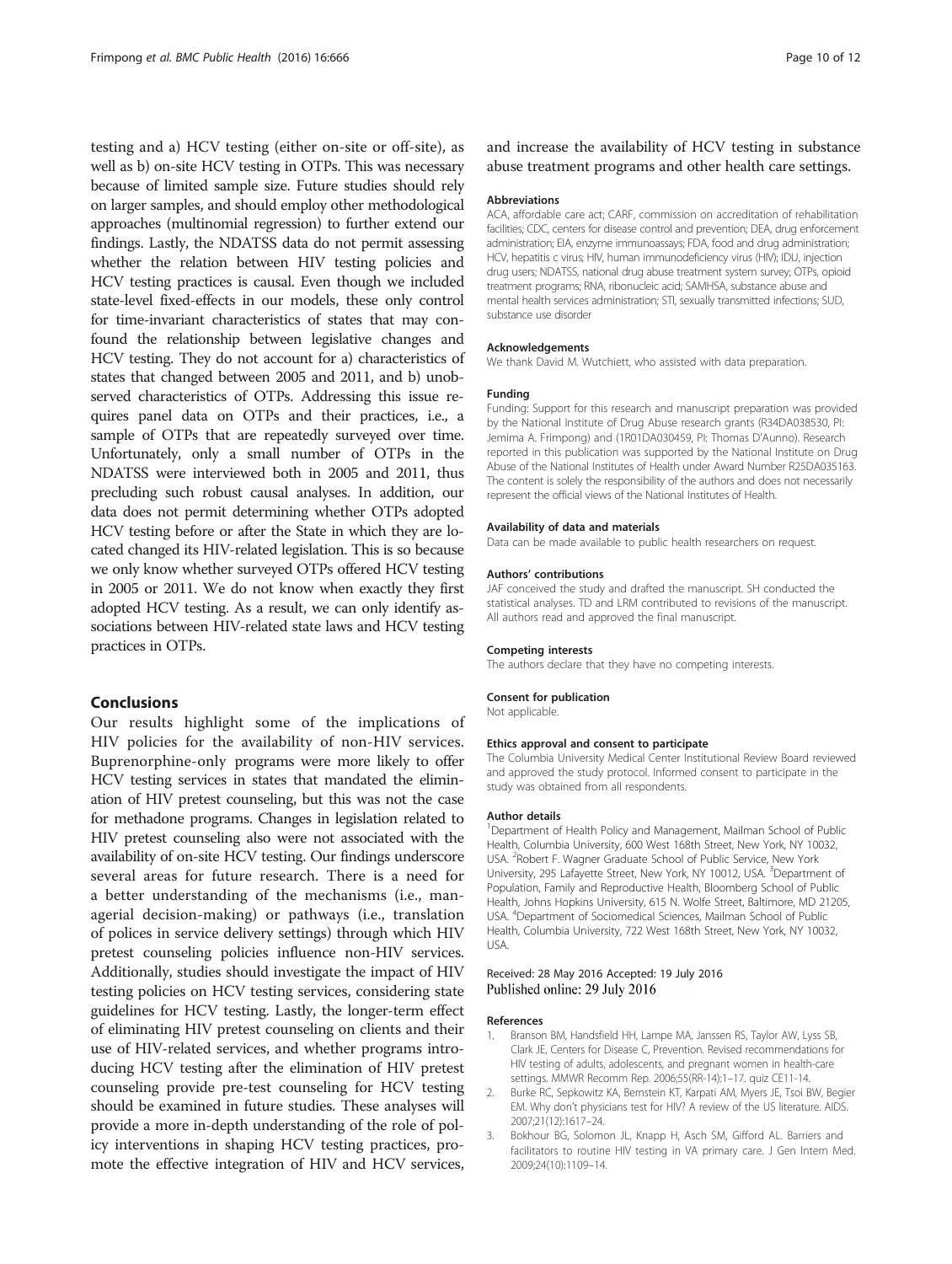- <span id="page-10-0"></span>4. Farnham PG, Hutchinson AB, Sansom SL, Branson BM. Comparing the costs of HIV screening strategies and technologies in health-care settings. Public Health Rep. 2008;123 Suppl 3:51–62.
- 5. Metsch LR, Feaster DJ, Gooden L, Schackman BR, Matheson T, Das M, Golden MR, Huffaker S, Haynes LF, Tross S, et al. Effect of risk-reduction counseling with rapid HIV testing on risk of acquiring sexually transmitted infections: the AWARE randomized clinical trial. JAMA. 2013;310(16):1701–10.
- 6. Metsch LR, Feaster DJ, Gooden L, Matheson T, Mandler RN, Haynes L, Tross S, Kyle T, Gallup D, Kosinski AS, et al. Implementing rapid HIV testing with or without risk-reduction counseling in drug treatment centers: results of a randomized trial. Am J Public Health. 2012;102(6):1160–7.
- 7. Mahajan AP, Stemple L, Shapiro MF, King JB, Cunningham WE. Consistency of state statutes with the Centers for Disease Control and Prevention HIV testing recommendations for health care settings. Ann Intern Med. 2009;150(4):263–9.
- 8. Neff S, Goldschmidt R. Centers for Disease Control and Prevention 2006 human immunodeficiency virus testing recommendations and state testing laws. JAMA. 2011;305(17):1767–8.
- 9. D'Aunno T, Pollack HA, Jiang L, Metsch LR, Friedmann PD. HIV Testing in the Nation's opioid treatment programs, 2005–2011: the role of state regulations. Health Serv Res. 2014;49(1):230–48.
- 10. Zetola NM, Grijalva CG, Gertler S, Hare CB, Kaplan B, Dowling T, Colfax G, Katz MH, Klausner JD. Simplifying consent for HIV testing is associated with an increase in HIV testing and case detection in highest risk groups, San Francisco January 2003-June 2007. PLoS One. 2008;3(7):e2591.
- 11. Haukoos JS, Hopkins E, Byyny RL. Patient acceptance of rapid HIV testing practices in an urban emergency department: assessment of the 2006 CDC recommendations for HIV screening in health care settings. Ann Emerg Med. 2008;51(3):303–309, 309 e301.
- 12. Paltiel AD, Walensky RP, Schackman BR, Seage IIIGR, Mercincavage LM, Weinstein MC, Freedberg KA. Expanded HIV screening in the United States: effect on clinical outcomes, HIV transmission, and costs. Ann Intern Med. 2006;145(11):797–806.
- 13. Nayak SU, Welch ML, Kan VL. Greater HIV testing after Veterans Health Administration policy change: the experience from a VA Medical Center in a high HIV prevalence area. J Acquir Immune Defic Syndr. 2012;60(2):165–8.
- 14. Haukoos JS, Thrun MW. ELiminating prevention counseling to improve hiv screening. JAMA. 2013;310(16):1679–80.
- 15. Kresina TF, Bruce RD, Cargill VA, Cheever LW. Integrating care for hepatitis C virus (HCV) and primary care for HIV for injection drug users coinfected with HIV and HCV. Clin Infect Dis. 2005;41(Supplement 1):S83–8.
- 16. Centers for Disease Control and Prevention. Integrated prevention services for HIV infection, viral hepatitis, sexually transmitted diseases, and tuberculosis for persons who use drugs illicitly: summary guidance from CDC and the U.S. Department of Health and Human Services. MMWR Recomm Rep. 2012;61(rr05):1–40.
- 17. Hernandez MD, Sherman KE. HIV/HCV Coinfection natural history and disease progression, a review of the most recent literature. Curr Opin HIV AIDS. 2011;6(6):478–82.
- 18. Rotman Y, Liang TJ. Coinfection with hepatitis C virus and human immunodeficiency virus: virological, immunological, and clinical outcomes. J Virol. 2009;83(15):7366–74.
- 19. Volkow ND, Montaner J. The urgency of providing comprehensive and integrated treatment for substance abusers with HIV. Health Aff (Millwood). 2011;30(8):1411–9.
- 20. Stopka TJ, Marshall C, Bluthenthal RN, Webb DS, Truax SR. HCV and HIV Counseling and testing integration in California: an innovative approach to increase HIV counseling and testing rates. Public Health Rep. 2007;122 Suppl 2:68–73.
- 21. Schackman BR, Leff JA, Barter DM, DiLorenzo MA, Feaster DJ, Metsch LR, Freedberg KA, Linas BP. Cost-effectiveness of rapid hepatitis C virus (HCV) testing and simultaneous rapid HCV and HIV testing in substance abuse treatment programs. Addiction. 2015;110(1):129–43.
- 22. Substance Abuse and Mental Health Services Administration. The N-SSATS Report: Trends in the Use of Methadone and Buprenorphine at Substance Abuse Treatment Facilities: 2003 to 2011. Rockville: Substance Abuse and Mental Health Services Administration; 2012.
- 23. Centers for Disease Control and Prevention. HIV and Viral Hepatitis. In: National Center for HIV/AIDS, Viral Hepatitis, STD, and TB Prevention. 2014.
- 24. Centers for Disease Control & Prevention (CDC). HIV Prevalence estimates — United States, 2006. Morb Mortal Wkly Rep. 2008;57(39):1073–6.
- 25. Hallinan R, Byrne A, Amin J, Dore GJ. Hepatitis C virus prevalence and outcomes among injecting drug users on opioid replacement therapy. J Gastroenterol Hepatol. 2005;20(7):1082–6.
- 26. Chitwood DD, Sanchez J, Comerford M, McCoy CB. Primary preventive health care among injection drug users, other sustained drug users, and non-users. Subst Use Misuse. 2001;36(6-7):807–24.
- 27. Ostertag S, Wright BRE, Broadhead RS, Altice FL. Trust and other characteristics associated with health care utilization by injection drug users. J Drug Issues. 2006;36(4):953–74.
- 28. Andrews CM, D'Aunno TA, Pollack HA, Friedmann PD. Adoption of evidence-based clinical innovations: the case of buprenorphine use by opioid treatment programs. Med Care Res Rev. 2014;71(1):43–60.
- 29. Frimpong JA, D'Aunno T, Jiang L. Determinants of the availability of hepatitis C testing services in opioid treatment programs: results from a national study. Am J Public Health. 2014;104(6):e75–82.
- 30. Pollack HA, D'Aunno T. HIV testing and counseling in the nation's outpatient substance abuse treatment system, 1995–2005. J Subst Abuse Treat. 2010;38(4):307–16.
- 31. Pollack HA, D'Aunno T. Dosage patterns in methadone treatment: results from a national survey, 1988-2005. Health Serv Res. 2008;43(6):2143–63.
- 32. Wolf LE, Lo B, Gostin LO. Legal barriers to implementing recommendations for universal, routine prenatal HIV testing. J Law Med Ethics. 2004;32(1):137–47.
- 33. Frimpong JA. Missed opportunities for hepatitis C testing in opioid treatment programs. Am J Public Health. 2013;103(6):1028–30.
- 34. D'Aunno T. The role of organization and management in substance abuse treatment: Review and roadmap. J Subst Abuse Treat. 2006;31(3):221–33.
- 35. Fields D, Roman PM, Blum TC. Management systems, patient quality improvement, resource availability, and substance abuse treatment quality. Health Serv Res. 2012;47(3 PART 1):1068–90.
- 36. Long J, Freese J. Regression Models for Categorical Dependent Variables Using Stata. 2nd ed. College Station: Stata Press; 2006.
- 37. Hsiao C. Analysis of panel data. 2nd ed. Cambridge: Cambridge University Press; 2003.
- 38. Edelman EJ, Dinh AT, Moore BA, Schottenfeld RS, Fiellin DA, Sullivan LE. Human immunodeficiency virus testing practices among buprenorphineprescribing physicians. J Addict Med. 2012;6(2):159–65.
- 39. Wells R, Lemak CH, D'Aunno TA. Organizational survival in the outpatient substance abuse treatment sector, 1988-2000. Med Care Res Rev. 2005;62(6):697–719.
- 40. Knudsen HK, Ducharme LJ, Roman PM. Early adoption of buprenorphine in substance abuse treatment centers: data from the private and public sectors. J Subst Abuse Treat. 2006;30(4):363–73.
- 41. Ducharme LJ, Knudsen HK, Roman PM, Johnson JA. Innovation adoption in substance abuse treatment: exposure, trialability, and the Clinical Trials Network. J Subst Abuse Treat. 2007;32(4):321–9.
- 42. Casadonte PP, Kolodner GF, Horton T, McMurphy SM. Community treatment programs take up buprenorphine. Sci Pract Perspect. 2004;2(2):24–9.
- 43. Hansen HB, Siegel CE, Case BG, Bertollo DN, DiRocco D, Galanter M. Variation in use of buprenorphine and methadone treatment by racial, ethnic, and income characteristics of residential social areas in New York city. J Behav Health Serv Res. 2013;40(3):367–77.
- 44. Merrill JO. Policy progress for physician treatment of opiate addiction. J Gen Intern Med. 2002;17(5):361–8.
- 45. Coil CJ, Haukoos JS, Witt MD, Wallace RC, Lewis RJ. Evaluation of an emergency department referral system for outpatient HIV testing. J Acquir Immune Defic Syndr. 2004;35(1):52–5.
- Struble RKaK. FDA Approves Rapid Test for Antibodies to Hepatitis C Virus. In Press release. June 25. Food and Drug Administration; 2010. [http://www.](http://www.fda.gov/NewsEvents/Newsroom/PressAnnouncements/ucm217318.htm) [fda.gov/NewsEvents/Newsroom/PressAnnouncements/ucm217318.htm](http://www.fda.gov/NewsEvents/Newsroom/PressAnnouncements/ucm217318.htm). Accessed Aug 2014.
- 47. Smith BD, Drobeniuc J, Jewett A, Branson BM, Garfein RS, Teshale E, Kamili S, Weinbaum CM. Evaluation of three rapid screening assays for detection of antibodies to hepatitis C virus. J Infect Dis. 2011;204(6):825–31.
- San Antonio-Gaddy M, Richardson-Moore A, Burstein GR, Newman DR, Branson BM, Birkhead GS. Rapid HIV antibody testing in the New York State Anonymous HIV Counseling and Testing Program: experience from the field. J Acquir Immune Defic Syndr. 2006;43(4):446–50.
- 49. Spielberg F, Branson BM, Goldbaum GM, Lockhart D, Kurth A, Celum CL, Rossini A, Critchlow CW, Wood RW. Overcoming barriers to HIV testing: preferences for new strategies among clients of a needle exchange, a